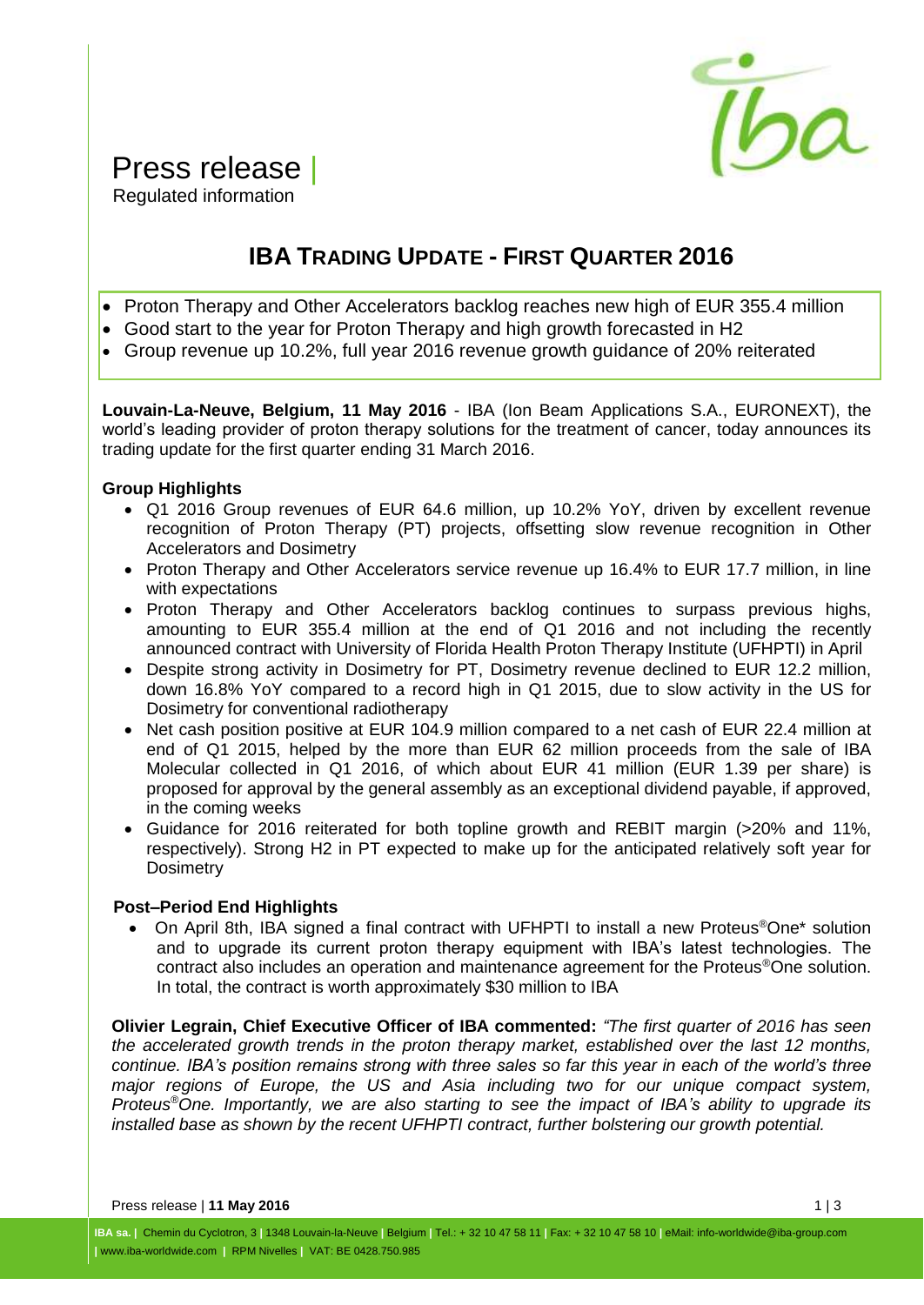

# Press release |

Regulated information

*"Due to this, and our ever growing backlog which has once again reached new highs, we are confident in achieving our growth projections for the year."*

#### **KEY FIGURES AND EVENTS AT SEGMENT LEVEL**

IBA reported the following segmental trends and news during the first quarter of 2016:

#### **Proton Therapy and Other Accelerators**

- At the end of the first quarter, the segment reported revenues of EUR 52.4 million, compared to EUR 44.0 million for the same period in 2015, representing a 19.2% growth rate. Revenue growth comprises 20.7% from equipment revenue recognition and 16.4% from service contracts revenue recognition
- Demonstrating the continuing strength of the proton therapy market, IBA again reported a record backlog in Proton Therapy and Other Accelerators amounting to EUR 355.4 million at the end of the first quarter of 2016

#### **Dosimetry**

- Dosimetry faced a difficult first quarter in terms of revenue conversion, but the backlog remains strong at above EUR 18.1 million, compared with EUR 17.4 million backlog at the end of Q1 2015
- Revenue in the first quarter declined 16.8% to EUR 12.2 million versus the all-time high of EUR 14.7 million for the same period last year, partially explained by a catch up from 2014. In particular, Dosimetry for conventional radiotherapy suffered, in part, due to the difficult LINAC market as experienced by most radiotherapy manufacturers, especially in the US, and due to the limited activity on multi-year orders in emerging markets
- Nevertheless, it is important to point out that Dosimetry revenues are not equally spread over the quarters, as demonstrated in the past, and that a slow quarter does not necessarily mean a linear extrapolation over the year. The Company is also pleased to report positive evolution in the capture of strong market share in both Dosimetry for PT and QA software (MyQA)

#### **OUTLOOK**

IBA has a record PT and OA backlog of more than EUR 355 million. Equipment construction and shipment planning gives high revenue visibility and it is therefore expected that PT revenue recognition in the second half of the year will be significantly higher than the first. Based on these elements and the high predictability of PT service revenues, IBA reiterates its guidance given at the time of the Company's 2015 Full Year Results in March 2016 of:

- 2016 revenue growth greater than 20%, with double digit annual growth thereafter
- 2016 operating margin of 11%, increasing to 13%-15% by 2018
- Net debt, if any, is expected to stay limited in the years to come
- IBA is planning to maintain a dividend payout ratio of 30%